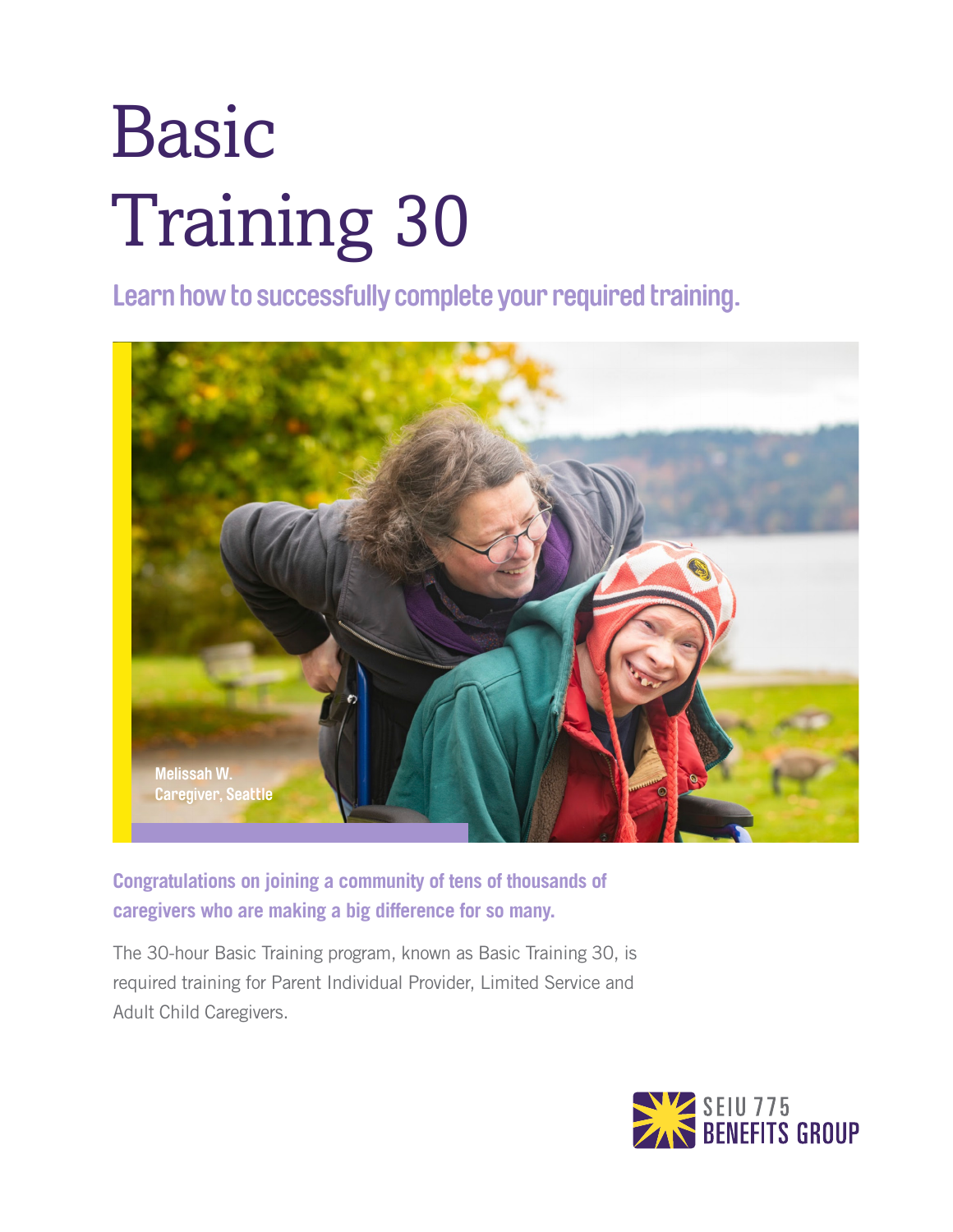# **Creating Your Online Account**

### **Press the link you received in your email to create your account.**

By creating your account, you will have access to Basic Training 30.

## **Type your first name, last name, email address and password twice.**

For your email address, you can use any email as long as you are the only person who checks it.

• Caregivers cannot share email addresses.

**Check the box that says "I agree to the Terms of Agreement" and press create.**

|                      |                                   | SEIU 775                                       |
|----------------------|-----------------------------------|------------------------------------------------|
|                      |                                   | <b>CORNERSTONE</b><br>HEALTHCARE<br>POWERED BY |
|                      |                                   | Already have an account?<br>Login              |
| <b>First Name</b>    | <b>Last Name</b>                  | Password                                       |
|                      |                                   |                                                |
| <b>Email Address</b> |                                   | <b>Confirm Password</b>                        |
|                      |                                   |                                                |
|                      | I agree to the Terms of Agreement |                                                |

**On the next page, put your BG Person ID, date of birth, phone numbers, and address. Press next.** 

Important:

- You can find your BG Person ID in the Basic Training 30 enrollment email you received.
- Can't find your BG Person ID? Call the Member Resource Center (MRC) at 1 (866) 371-3200 from 8 a.m. to 4:30 p.m. Pacific time, Monday-Friday.

| Let's capture a bit more information. |                   |  |  |
|---------------------------------------|-------------------|--|--|
|                                       |                   |  |  |
| Address                               |                   |  |  |
| <b>BG Person ID*</b>                  |                   |  |  |
| Date Of Birth *                       | ٠                 |  |  |
| <b>Phone Number*</b>                  |                   |  |  |
| Street 1*                             | <b>COL Aug TH</b> |  |  |
| Street 2                              |                   |  |  |
| City *                                |                   |  |  |
| State/Province *                      |                   |  |  |
| Postal Code <sup>*</sup>              |                   |  |  |
|                                       |                   |  |  |
| <b>Next</b>                           |                   |  |  |



**You can now access your Basic Training 30 course.** 

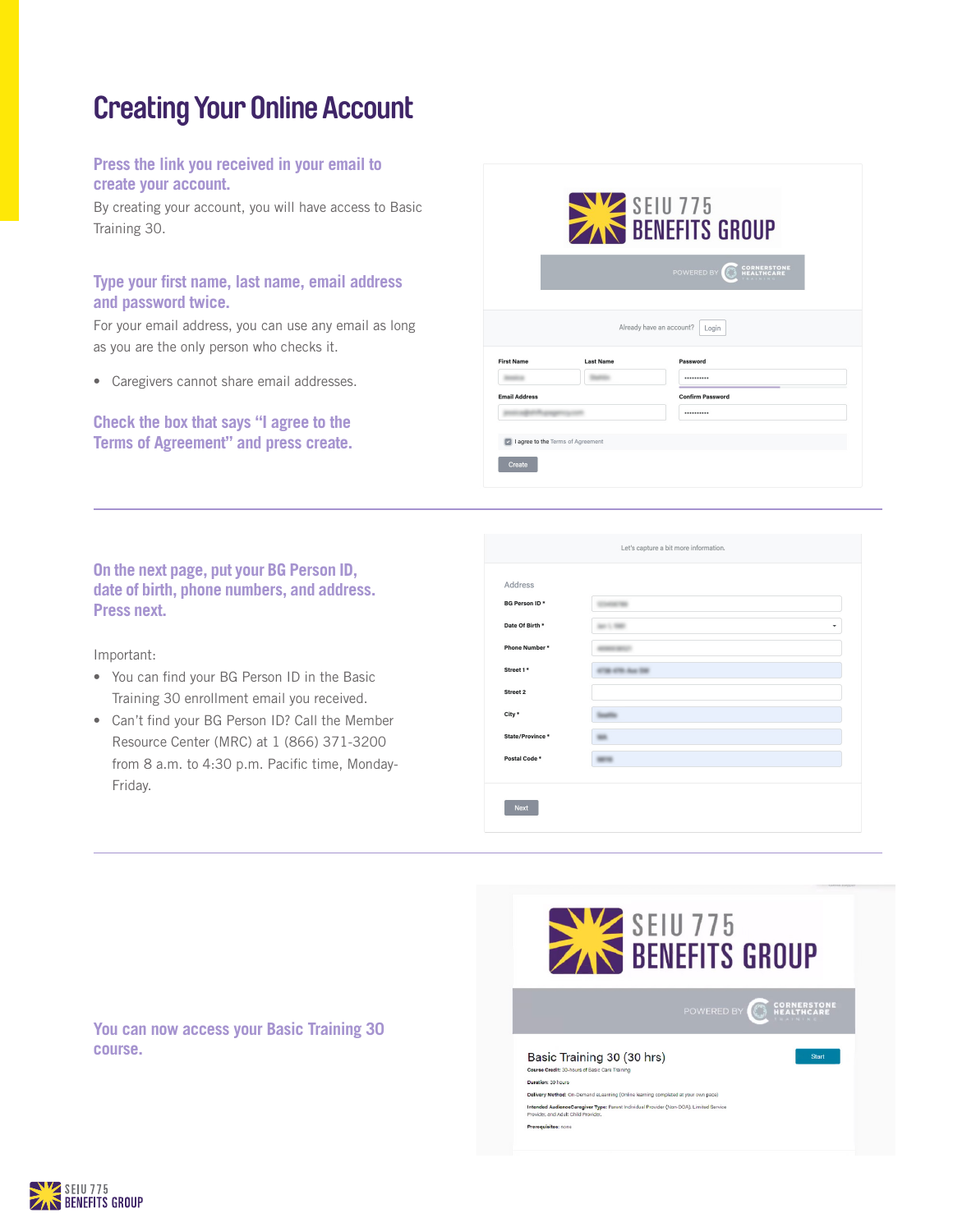# **How to Begin Basic Training 30**

## **From your dashboard window, press Start to be taken to your Basic Training 30 course.**

Tip! Before beginning your course, be sure to have your audio turned up. The course will include videos.

Basic Training 30 is a 30-hour self-paced, online only course. Here are some additional course details:

- Introduction.
- 11 learning modules with knowledge checks at the end of each module.
- Final exam.



 $R$ 



## **Your Basic Training 30 course will now begin.**

The audio will automatically start. To stop the audio, press the pause button in the left hand bottom side of the screen. This will also stop the screen from changing to the next.

#### **Other navigation features include:**

- Press on the volume icon to lower or increase the volume.
- **•** The setting button next to the volume will allow you to select zoom to fit, accessible text and keyboard shortcuts.
- $\equiv$  If you would like to remove the left menu screen, press on the 3 lines next to the title and press it again to make it appear.
- <PREV and NEXT> at the right bottom of the screen will let you move forward or back in the course.

Once you have reached the final slide of SEIU Basic Care Introduction, press **Exit** to return to the main course dashboard.